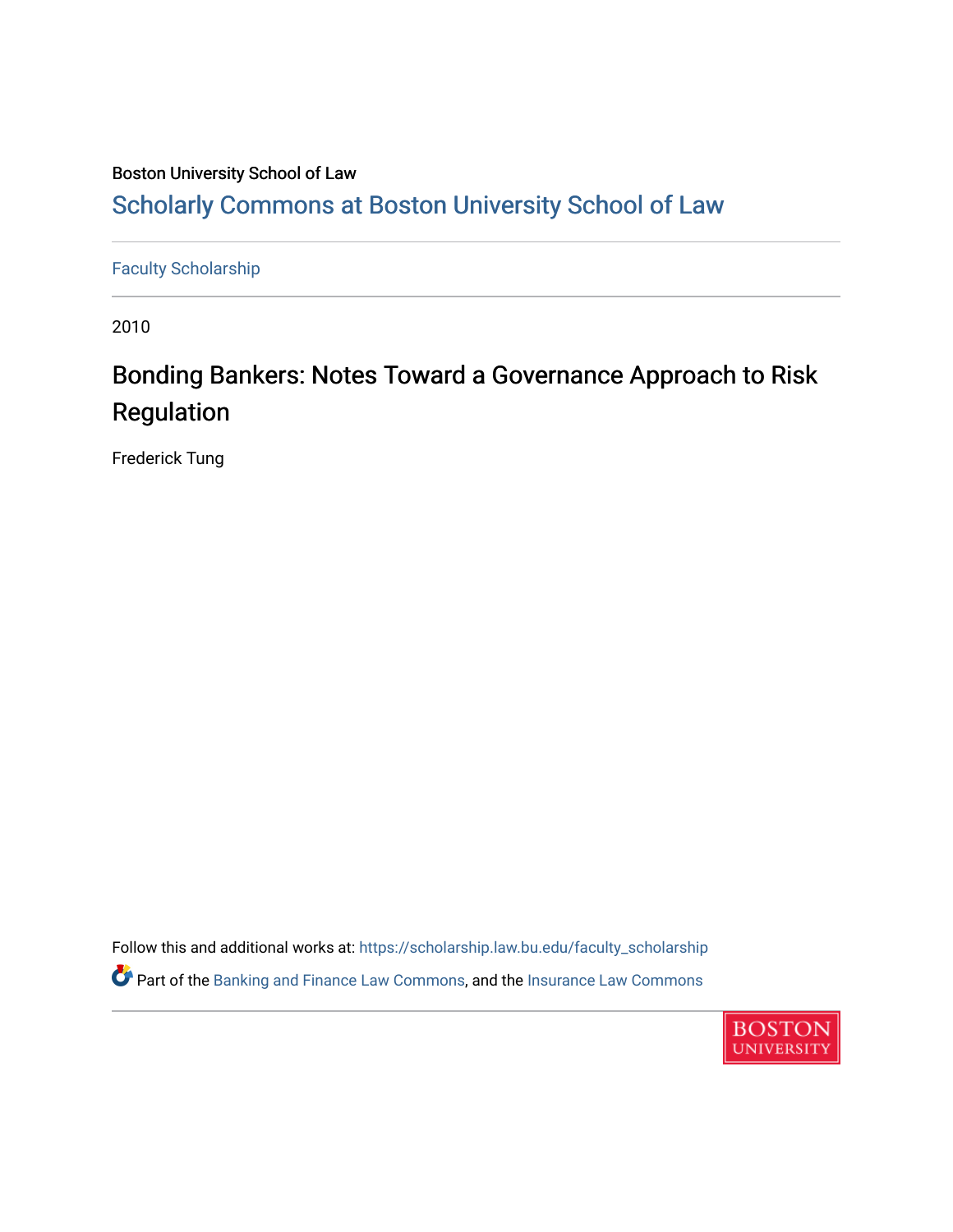# **BONDING BANKERS: NOTES TOWARD A GOVERNANCE APPROACH TO RISK REGULATION**

#### FREDERICK TUNG<sup>\*</sup>

#### I. INTRODUCTION

Important regulatory failures have been identified in the wake of the recent financial crisis, and comprehensive regulatory reform has been much on the minds of policymakers. Reform proposals call for a number of significant changes to the scope and structure of financial regulation to address systemic risk. **1** With banking regulation, however, the twin tools of capital requirements and external supervision seem to remain the dominant regulatory levers.<sup>2</sup> In this short discussion, I introduce the contours of an

<sup>\*</sup> Robert T. Thompson Professor of Law and Business, Emory University School of Law. For helpful comments, I owe special thanks to symposium participants at *The Credit Crash of 2008: Regulation within Economic Crisis* at the Moritz College of Law, The Ohio State University.

<sup>&</sup>lt;sup>1</sup> On scope, previously unregulated or lightly regulated financial entities—hedge funds and private equity firms most prominently—are likely to become subject to more exacting regulation and oversight. Press Release, U.S. Dep't of Treasury, Treasury Outlines Framework for Regulatory Reform (March 26, 2009), available at http://www.financialstability.gov/latest/tg72.html (proposing registration for advisers to hedge funds and other private pools of capital whose assets under management exceed a certain threshold). On structure, many have called for some form of unified financial regulatory authority to assume jurisdiction over all financial institutions, including banks, savings and loans, insurance companies, investment banks, and hedge funds. *Id.* (calling for a single independent systemic risk regulator). The Federal Reserve could be designated as the primary systemic risk regulator. *See* Stephen Labaton, *Some Lawmakers Question Expanded Reach for the Fed,* N.Y. TIMES, June 8, 2009, *available at*

http://www.nytimes.com/2009/06/18/business/l 8regulate.html?dbk (noting the controversy over President Obama's proposal to expand the Federal Reserve's powers to police systemic financial risk). Or perhaps a council of financial regulators could be formed. *See* Edmund L. Andrews, *Bernanke, in Nod to Critics, Suggests Board of Regulators,* N.Y. TIMES, October 1, 2009, *available at* http://www.nytimes.com/2009/10/02/business/economy/02regulate.html?scp=3&sq =committee%20regulators&st=cse.

<sup>&</sup>lt;sup>2</sup> To the extent that policymakers have considered bank executives' compensation, they have focused primarily on limiting it, or imposing vague prohibitions on compensation that promotes excessive risk taking. *See* Deborah Solomon & Mark Maremont, *Bankers Face Strict New Pay Cap,* WALL ST. J., Feb. 14, 2009, at Al,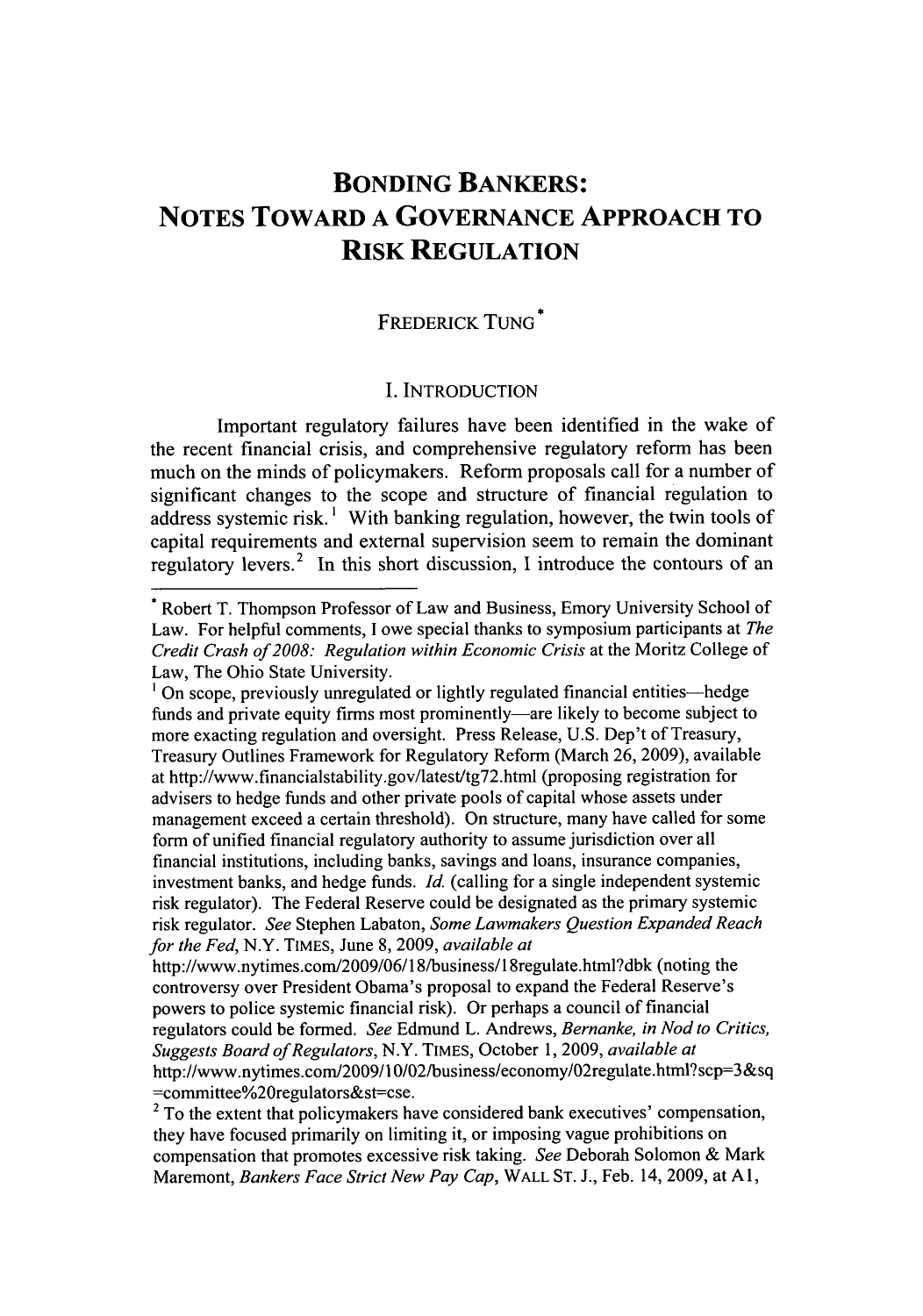important supplement to the existing approach, a governance approach that uses bank executives' compensation arrangements as a policy lever. $3\text{ I}$ propose that bank executives receive some portion of their compensation in the form of their own bank's publicly issued debt securities. Taking a page from the pay-for-performance movement, I argue that paying bank executives-at least in part-with bank debt securities can blunt the risk taking proclivities that shareholder-centered corporate governance encourages and that equity-based compensation exacerbates. My proposal piggybacks on prior suggestions that banks be required to issue subordinated debt as a device to induce market discipline to counter excessive risk taking.

Requiring bankers to hold their own bonds would not substitute for traditional external regulation but would enhance it by directly altering bank managers' incentives toward risk taking. "Unlike capital and asset regulation, which have at best *indirect* effects on managerial incentives and thus on managerial decisions, altering top-management compensation is a direct and effective way of influencing managerial return and risk-taking

*available at* http://online.wsj.com/article/SB 123457165806186405.html; Alison Vekshin & Erik Schatzker, *Bair Says Regulators Should Set Banker Pay Standards,* BLOOMBERG.COM, Aug. 5, 2009,http://www.bloomberg.com/apps/news ?pid= 20601087&sid=agRkbLlnrc6Q. In addition, the Obama administration has appointed attorney Kenneth Feinberg as a special master to oversee executive compensation at seven firms that have received "exceptional assistance" from the government in the form of federal bailout funds. *See Times Topics: People, Kenneth R. Feinberg,* N.Y. TIMES, June 10, 2009, http://topics.nytimes.com/topics/reference/timestopics/

people/f/kenneth r feinberg/index.html?inline=nyt-per.

Only very recently have a few concrete proposals emerged to structure bank executive compensation to curb risk taking, in ways distinct from my proposal. *See* Lucian A. Bebchuk & Holger Spamann, *Regulating Bankers'Pay,* 641 GEO. L. J. **\_** (forthcoming 2009-20 10) (proposing that financial executives' pay should include not just their firms' equity, but should reflect a diversified basket of their firms' securities), *available at* http://ssm.com/abstract=1410072; Sanjai Bhagat & Roberta Romano, *Reforming Executive Compensation: Focusing and Committing to the Long-Term,* 26 YALE J. **ON** REG. 359 (2009) (arguing that financial executives' equity-based compensation be entirely in the form of restricted stock and restricted stock options that must be held until several years after they have left their firms), *available at* http://ssm.com/abstract=1336978. While these proposals, like mine, may help to blunt financial executives' risk taking incentives, they do not incorporate a direct mechanism to impose market discipline on banks and their executives for excessive risk taking, a benefit that subordinated debt compensation offers.

<sup>3</sup> My discussion is relevant for other depositary institutions as well, including thrifts and credit unions. For convenience, I will refer to them collectively as "banks," as they all share the regulatory issues discussed herein.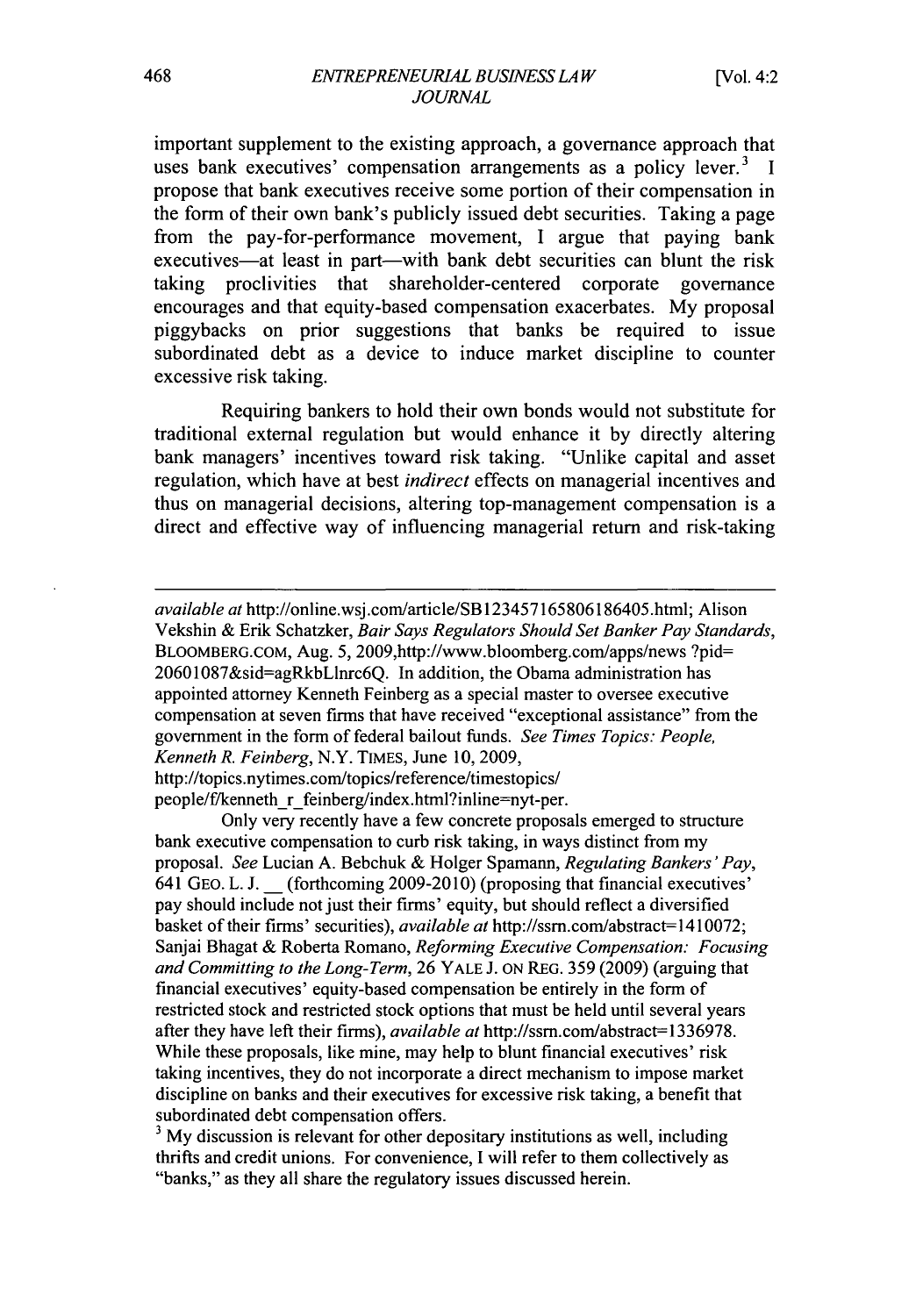incentives."<sup>4</sup> In Part II, I explain the special regulatory and governance problems of banks. Part III describes my bank executive compensation proposal. Part IV concludes.

#### II. BANKS AND MORAL HAZARD

A bank is a delicate institution. Its predominant creditors are depositors, who are typically quite numerous, with each holding only a relatively small claim against the bank in the form of a deposit account. A depositor can ordinarily withdraw her funds on deposit at any time, effectively calling her loan to the bank by demanding immediate repayment. The bank's ability to effect this routine transaction and to attract future deposits, however, depends on public confidence in the bank's ability to do so. In essence, a bank is a confidence scheme.

Banks of course do not hold all their depositors' cash in their vaults. Instead, banks aggregate their demand deposits, relending them in the form of fixed-term loans. What this means in balance sheet terms is that banks' assets and liabilities are mismatched. Most of their liabilitiesin the form of demand deposits—are volatile, potentially short-term loans, but their assets are typically longer-term loans. Because of this mismatch of relatively illiquid assets with extremely liquid liabilities, banks are vulnerable to runs. Historically, fear of a bank's imminent failure triggered a frenzy of depositors all wanting their money back at the same time. In this scenario, individual depositors face a collective action problem. When every other depositor is racing to the bank to withdraw her funds before the bank fails, then I will, too. I will want to retrieve my money before the bank window slams shut for good. The run becomes a self-fulfilling prophecy, causing a liquidity crisis even at a solvent bank, which causes the bank to fail.

Deposit insurance addresses this peculiar balance sheet of banks. In the wake of the Great Depression, Congress established the Federal Deposit Insurance Corporation (FDIC) to insure the deposits of member banks. The federal guarantee of bank deposits prevents most runs because depositors are confident that FDIC insurance will cover failed banks' deposit liabilities.<sup>5</sup>

<sup>4</sup> Kose John et al., *A Theory of Bank Regulation and Management Compensation,* 13 REv. FIN. STUD. *95,* 97 (2000) (arguing that FDIC deposit insurance pricing should account for bank managers' compensation arrangements).

**<sup>5</sup>** Until recently, the ceiling on deposit insurance was **\$100,000** per depositor. The passage of EESA temporarily raised the basic limit to **\$250,000,** which is set to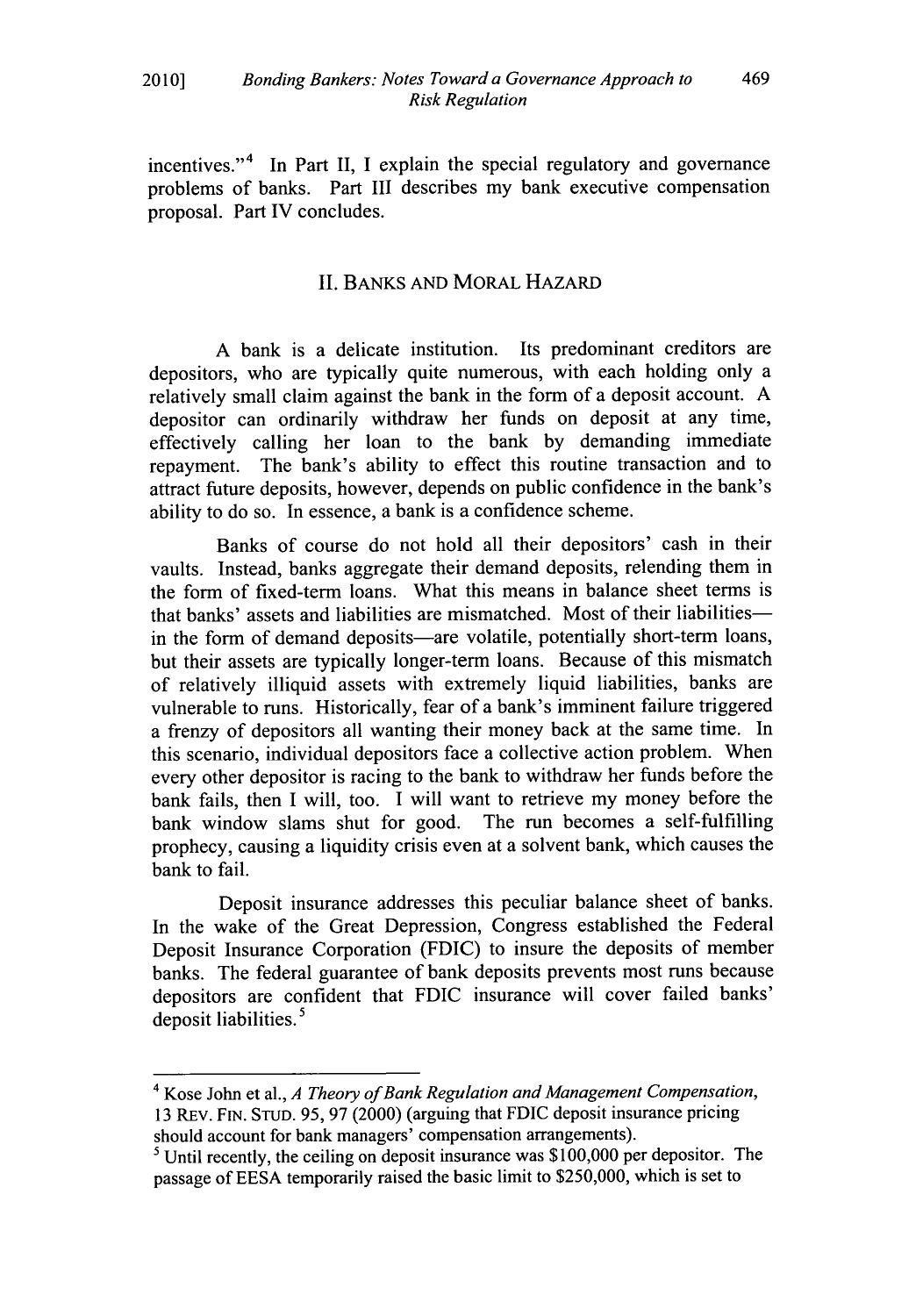Deposit insurance creates problematic incentives, though. Even with nonfinancial firms, which are less levered and not generally at risk of having to pay off their major liabilities on demand, a conflict exists between equity holders and creditors. As the finance canon has taught us, debt and equity generally hold differing risk preferences. Because lenders enjoy only a fixed upside—their interest payments and return of principal at a loan's termination-but equity's upside is unlimited, firm managers bent on maximizing shareholder wealth will pursue riskier investments than lenders prefer.<sup>6</sup> High leverage generally magnifies this debt-equity conflict and managers' risk taking tendencies.<sup>7</sup> With banks, this agency cost of debt is even worse.

Ordinary firms' contract creditors understand firm managers' risk taking predilections, so these creditors bargain for constraints on managers and monitor compliance.<sup>8</sup> In addition, excessive risk taking increases borrowing costs for ordinary nonfinancial companies. At the limit, a risky firm may not be able to borrow at any price. However, banks' major creditors-insured depositors--do not impose these contract or market constraints on risky banks. Depositors do not monitor or price their credit to account for insolvency or liquidity risk because FDIC insurance covers the risk. Bank managers may shirk or steal; they may faithfully pursue wealth maximization for shareholders by extending risky high-interest loans. In any event, depositors do not care. They are largely indifferent to bank risk taking. **9**

return to \$100,000 after December 31, 2009. Emergency Economic Stabilization Act, Pub. L. No. 110-343, 122 Stat. 3765 (2008). *See also* Letter from FDIC, Financial Institution Letter, Deposit Insurance Coverage Temporary Increase in Coverage, FIL-102-2008 (Oct. 3, 2008), *available at*

http://www.fdic.gov/news/news/financial/2008/fil08102.pdf.

**<sup>6</sup>** Michael Jensen & William Meckling, *Theory of the Firm: Managerial Behavior, Agency Costs, and Ownership Structure,* 3 J. FIN. ECON. 305, 334 (1976) (discussing the agency costs of debt versus equity).

*<sup>7</sup> 1d; see also* Teresa A. John & Kose John, *Top-Management Compensation and Capital Structure,* 48 J. **FIN.** 949, 951 (1993). **<sup>8</sup>**Banks, for example, play an important monitoring role for their borrowers. *See*

Frederick Tung, *Leverage in the Board Room: The Unsung Influence of Private Lenders in Corporate Governance,* 57 UCLA L. REV. 115 (2009), *available at* http://papers.ssrn.com/sol3/papers.cfm?abstract\_id=1356662.

<sup>&</sup>lt;sup>9</sup> The product market discipline that affects nonfinancial firms also does not operate on banks. In a competitive market for deposit taking and other financial services, customers would care about bank solvency and would channel their deposits accordingly. FDIC insurance eliminates financial stability as a margin of competition among banks. Moreover, deposit insurance premiums are not finely calibrated to account for the particular risks posed by individual banks, so absent perfect regulatory oversight, managers have an incentive to externalize losses to the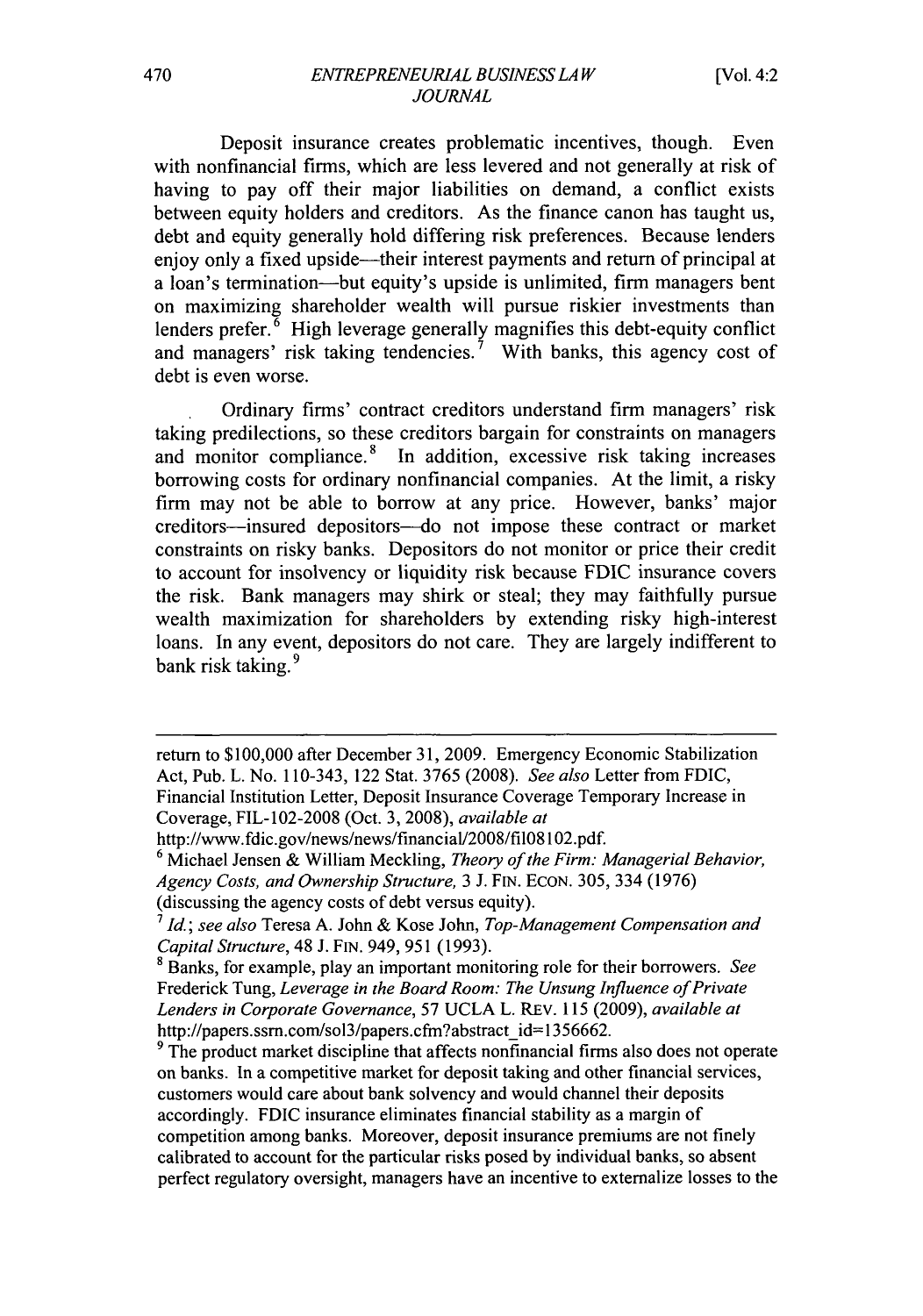Deposit insurance does not eliminate a creditor, of course; it merely substitutes the government for depositors as the major creditor of the bank, which ultimately gets stuck with the losses if the bank fails. The government as creditor has an economic interest in constraining managerial slack and excessive risk taking. Regulatory agencies and their bank examiners represent the government in this endeavor. Unlike private examiners represent the government in this endeavor. creditors of nonfinancial firms, however, regulators do not have their own money on the line. So while they possess significant expertise and enjoy important regulatory powers, they may lack the strong incentives of private lenders toward efficient monitoring. Private lenders with their own money on the line will expend resources monitoring only to the point where the marginal cost of monitoring does not exceed the marginal benefit. Government regulators do not have such finely honed incentives. The extent of their monitoring is politically determined. In some cases, their regulation and supervision may be excessive; in others, it may be insufficient. The prospect of regulatory capture of course also lurks.

In this context, private-sector monitoring and market discipline may be useful adjuncts to regulatory oversight. Current banking law recognizes as much. For example, the largest national banks are required to issue long-term investment grade unsecured debt if they control a financial subsidiary.<sup>10</sup> My proposal builds on this market discipline approach by giving bank managers direct market-based incentives to curb excessive risk taking.

# III. BOND1NG BANKERS

Examination and supervision impose useful limits on bank risk taking, and capital requirements help assure banks' solvency. However, these approaches seem indirect and second best for not addressing managerial incentives.<sup>11</sup> Instead of relying solely on these indirect influences, regulators may be able to bond bank executives to more prudent banking practices with pay-for-performance incentives that include instruments that are sensitive to risk. Publicly traded subordinated debt securities may be ideal for this task. Compensating bankers at least in part with subordinated debt may offer bankers the right incentives to avoid excessive risk.

insurance pool-and indirectly to the healthy banks that contribute to the pool and the taxpayers that ultimately stand behind the insurance pool. **'0** 12 U.S.C. § 24a(a)(3).

**<sup>1</sup>** *"See* John, et al., *supra* note 4, at 97.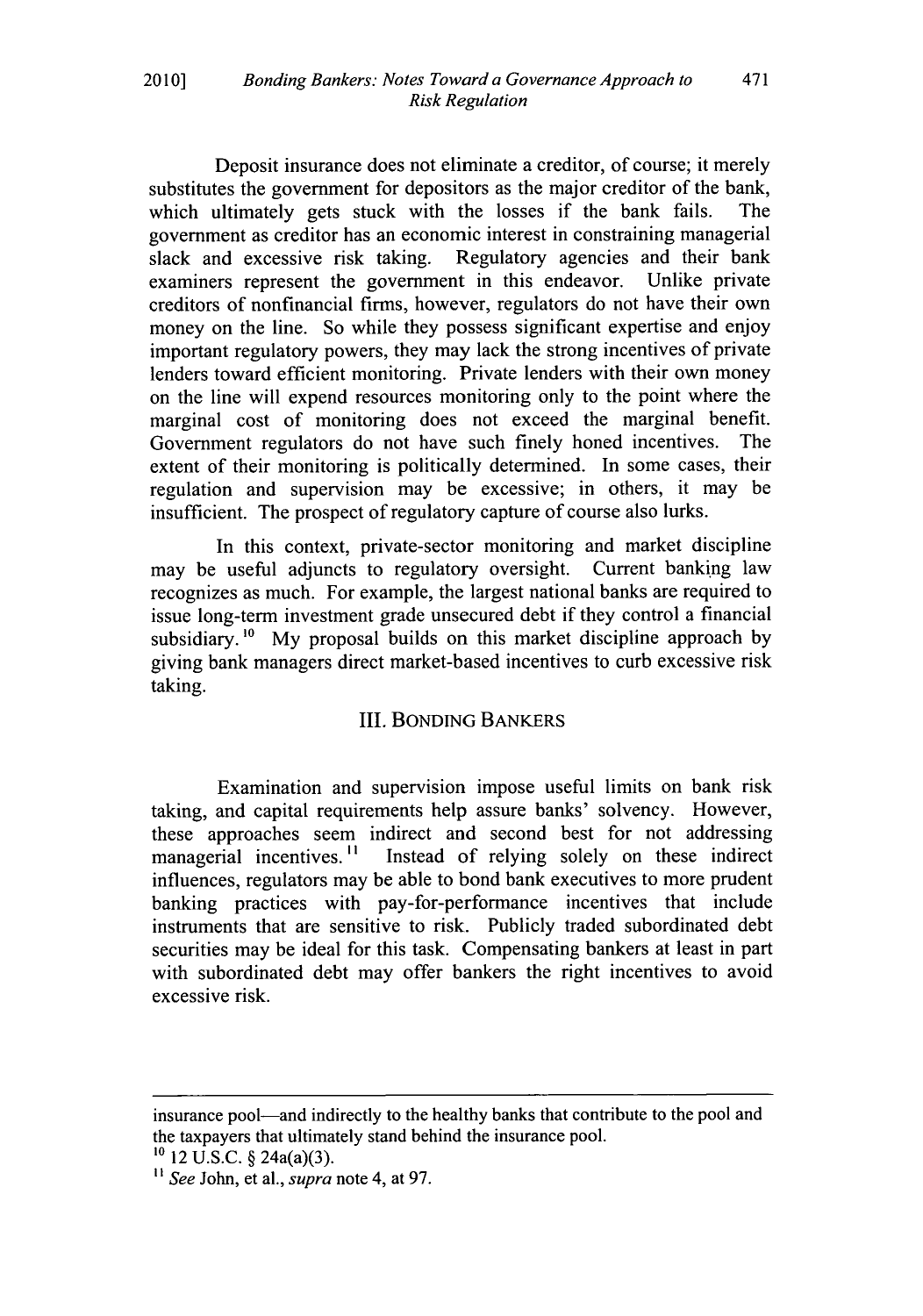## *A. Standard Pay for Performance*

The standard corporate governance arrangements that affect managers' decision making -fiduciary duties and shareholder voting, for example—are generally designed to benefit the firm's equity holders.<sup>12</sup> Similarly, pay-for-performance compensation—typically in the form of equity or equity-based options—intends to overcome managers' risk aversion in order to align their incentives with shareholders' more riskpreferring interests. Otherwise, managers with firm-specific human capital investments in their firms might be less willing to pursue risky but potentially profitable projects. Their undiversifiable human capital investments make them imperfect agents for diversified shareholders. **<sup>13</sup>**

The pay-for-performance movement of the 1990s led boards of directors and their compensation consultants to adopt equity-based compensation schemes. 14 Tax code changes abetted this trend. In general, employee compensation is deductible to the employer firm as a business expense. Since 1994, only the first \$1 million of non-performance based compensation for public company executives is deductible. **I5** As a result of these changes, **16** the percentage of executive compensation in the form of equity jumped from 37% to 55% in the ten years ending in 2003. **"** Pay-

<sup>12</sup> Jon Macey and Maureen O'Hara have suggested broadened fiduciary duties for bank directors to include creditors along with shareholders as beneficiaries. In particular, they propose that bank directors consider solvency risk "explicitly and systematically" in their decision making, upon pain of personal liability for failing to do so. Jonathan R. Macey & Maureen O'Hara, *The Corporate Governance of Banks,* FRBNY ECON. POL'Y REV., April 2003, at 91, 92. This approach may be problematic, however. Duties to multiple constituents may render bank managers accountable to no one. Jonathan R. Macey, *An Economic Analysis of the Various Rationales for Making Shareholders the Exclusive Beneficiaries of Corporate Fiduciary Duties,* 21 STETSON L. REV. 23, **36** (1991). More generally, corporate duties seem a rather blunt device for regulating risk taking, and may invite 20-20 hindsight litigation in the aftermath of a bank failure.

**<sup>13</sup>** *See* Michael C. Jensen & Kevin J. Murphy, *CEO Incentives-it's Not How Much You Pay, But How,* HARV. BUS. REV., May-June 1990 at 138, 142. With only fixed compensation, managers may also be tempted shirk or to build empires, since pay is typically associated with firm size. *Id.* at 150.

<sup>14</sup>*See, e.g., id.* at 141.; *see also* Michael C. Jensen & Kevin J. Murphy, *Performance Pay and Top-Management Incentives,* 98 J. POL. ECON. 225, 235 (1990).

*<sup>15</sup>* 26 U.S.C. Internal Revenue Code § 162(m) (2006).

<sup>&</sup>lt;sup>16</sup> Evidence suggests that the enactment of section 162(m) has reduced salaries and increased pay-for-performance sensitivity. *See* Tod Perry & Mark Zenner, *Pay for Performance?: Government Regulation and the Structure of Compensation Contracts,* 62 **J.** FIN. ECON. 453, 456 (2001).

**<sup>17</sup>**Lucian Bebchuk & Yaniv Grinstein, *The Growth of Executive Pay,* 21 OXFORD REV. ECON. POL'Y 283, 289 tbl. 4 (2005). *available at* http://ssnr.com/abstract=648682.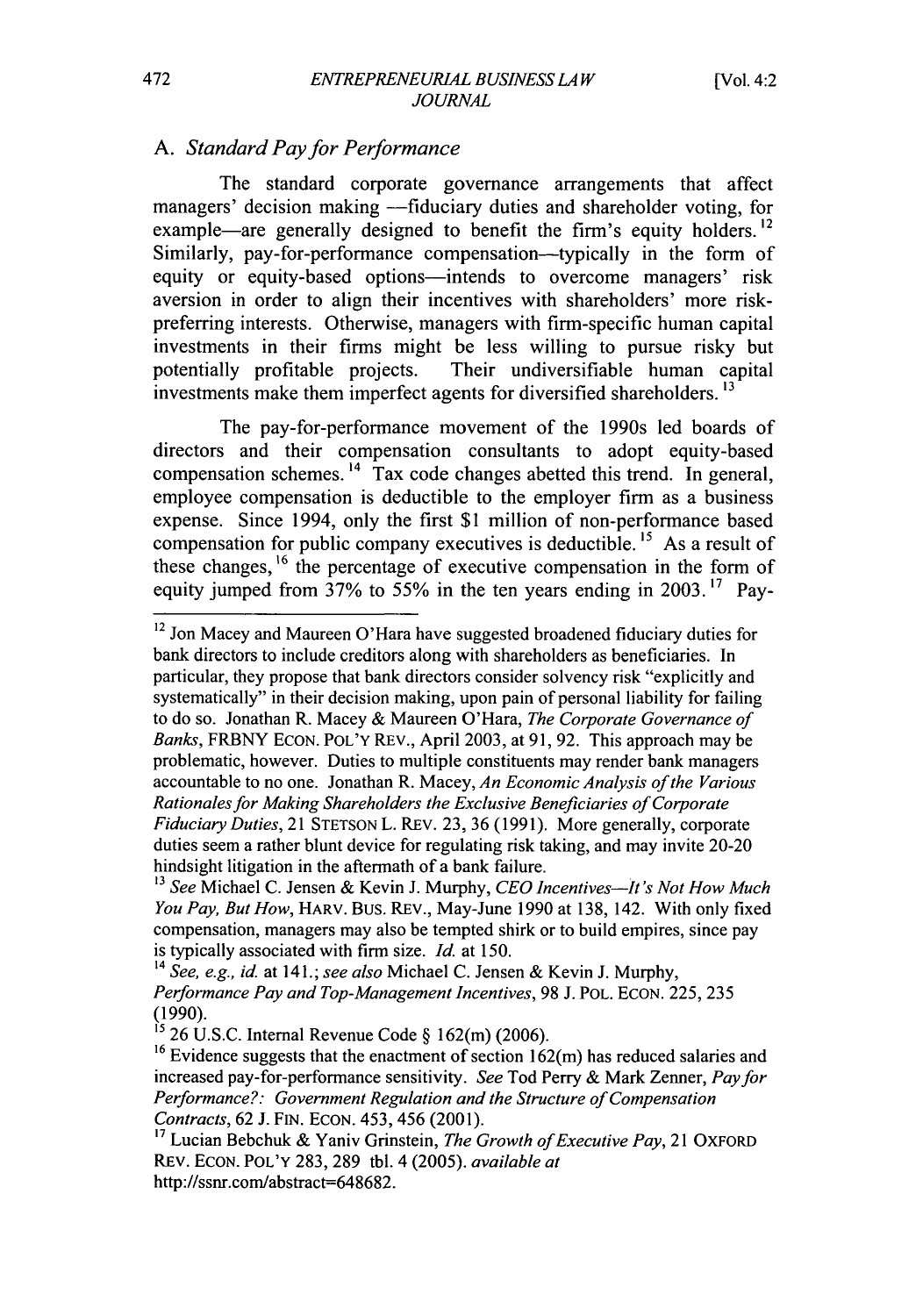for-performance sensitivity for CEOs—typically measured by the change in CEO wealth for every \$1,000 change in shareholder wealth <sup>18</sup>—increas more than tenfold between 1980 and 1999.<sup>19</sup> Compensation for bank officers currently tracks the same basic shareholder-based incentive framework, and managers' equity stakes have been shown to be significantly correlated with bank returns and risk.<sup>20</sup>

Whether or not pay for performance has been generally good for shareholders is the subject of some debate.<sup>21</sup> For bank managers, however, equity-based compensation may encourage excessive risk taking that is inimical to the public interest in bank safety and soundness. Aligning managers' interests more closely with those of bank equity holders simply exacerbates the moral hazard that accompanies deposit insurance. High leverage, coupled with the fact that banks' major creditors-insured depositors-have no stake in curbing banks' risk taking, already encourages managers to choose risky strategies, even those with negative expected value. Equity-based compensation merely adds fuel to the fire. It gives bank managers a direct personal stake in the unlimited upside they might potentially enjoy with high risk, high return strategies, an approach that bank regulators typically wish to discourage.  $^{22}$ 

# *B. Issuing Public Subordinated Debt*

The idea of requiring banks to issue public debt securities has been the subject of discussion for several decades. **"** An issue of subordinated

**<sup>18</sup>***See* Jensen & Murphy, *supra* note **19,** at 229.

**<sup>&#</sup>x27;9** Bengt Holmstrom & Steven N. Kaplan, *The State of US Corporate Governance: What's Right and What's Wrong?*, 15 J. APPLIED CORP. FIN. 8, 12 (2003).<br><sup>20</sup> *See* Anthony Saunders et al,, *Ownership Structure, Deregulation and Bank Risk-*

*Taking*, 45 J. FIN. 643, 644 (1990).<br><sup>21</sup> For critical views, *see* LUCIAN BECHUK & JESSE FRIED, PAY WITHOUT

PERFORMANCE: THE UNFULFILLED PROMISE OF EXECUTIVE COMPENSATION (2004); *see also* Lucian Arye Bebchuk, Jesse M. Fried, & David I. Walker, *Managerial Power and Rent Extraction in the Design of Executive Compensation,* 69 U. CHI. L. REV. 751, 753 (2002); Charles M. Yablon, *Overcompensating: The Corporate Lawyer and Executive* Pay, 92 COLUM. L. REV. 1867, 1880 (1992) (reviewing GRAEF CRYSTAL, IN SEARCH OF EXCESS (1991)).

 $22$  One commentator even argues that pay-for-performance sensitivity should be accounted for in the pricing of deposit insurance. *See* John, *supra* note 4, at 98.

**<sup>23</sup>***See* Mark J. Flannery & Sorin M. Sorescu, *Evidence of Bank Market Discipline in Subordinated Debenture Yields: 1983-1991,* 51 J. FIN. 1347, 1348 (1996); *see also* Douglas D. Evanoff & Larry D. Wall, *Sub-debt Yield Spreads as Bank Risk Measures,* 20 J. FIN. SERVICES. RES. 121, 122 (2001); William W. Lang & Douglas D. Robertson, *Analysis of Proposals for a Minimum Subordinated Debt Requirement,* 54 J. ECON. & BuS. 115, 124124123 (2002). Under the Gramm-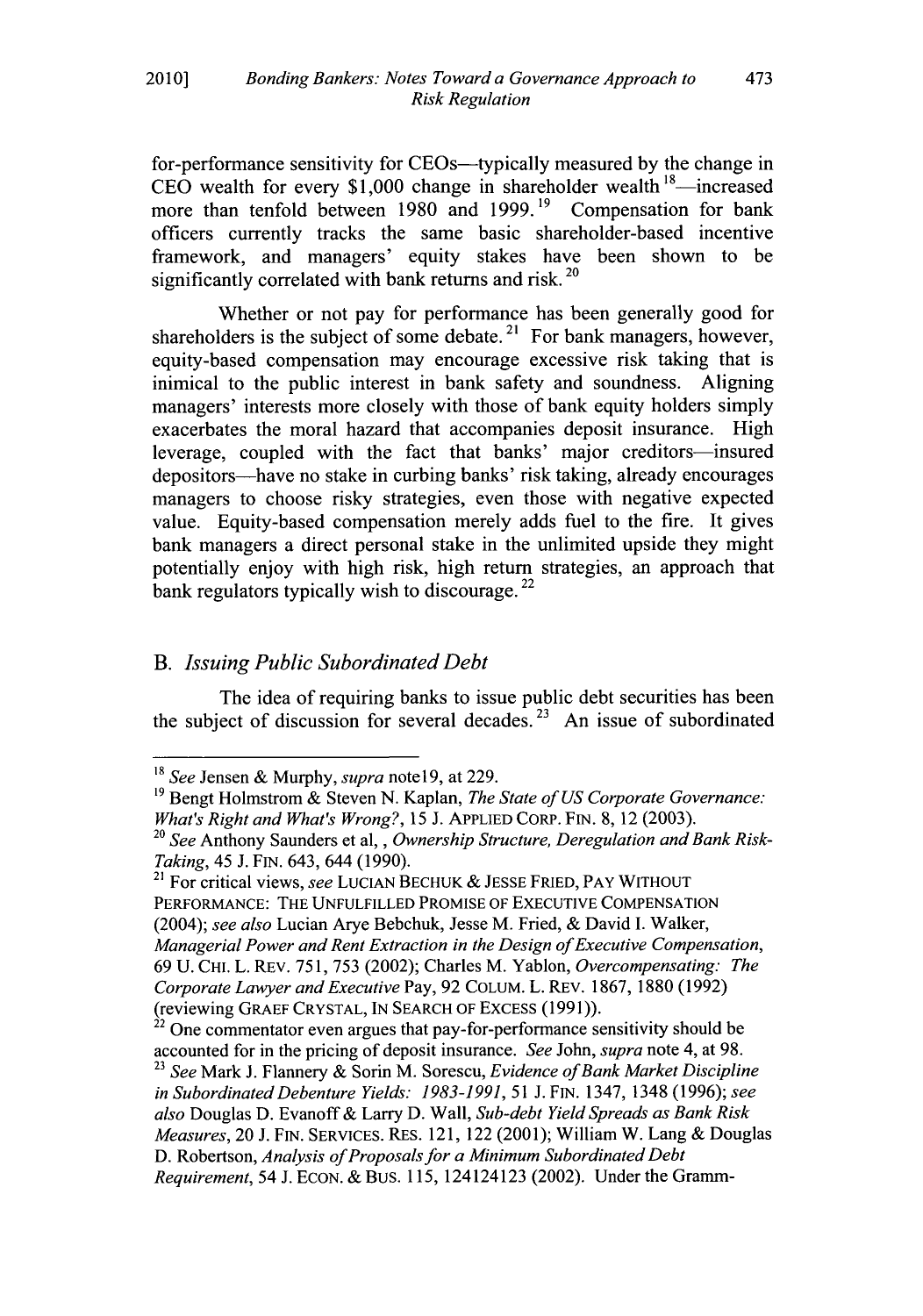debt—junior to depositor liabilities—imposes discipline on the issuing bank in at least two ways. First, debt holders contract with issuers for covenants that constrain issuers' risk taking, and debt holders are typically sophisticated institutional investors with the resources and expertise to monitor their borrowers. Second, the trading price of the subordinated debt is sensitive to the bank's risk taking. Unlike depositor creditors, bondholders do not enjoy federal insurance against losses and cannot demand immediate repayment. If the bank were to fail, bondholders would be repaid only after all depositors—including uninsured depositors—were repaid in full. With a long- or medium-term bond, the bondholder is invested in the bank's future.

Banks engaging in excessively risky strategies will likely see their subdebt trading prices drop, giving valuable information to both market participants and regulators. In the face of real trouble, debt holders may either take action to enforce their covenants—typically a very public maneuver---or they may sell. In either case, information is made public. Empirical evidence supports the view that subordinated debt imposes market discipline on banks. 24

In addition to medium-term maturity for the bonds, proposals for mandatory issuance of subordinated debt also typically recommend relatively frequent staggered periodic issuance—say, every two years—in order to force the bank continually to return to the public capital markets for refinancing.<sup>25</sup> So in addition to the medium- to long-term focus driven by the maturity of the bonds, bank managers would have incentives toward continual short-term vigilance as well, in order to keep bank borrowing costs low. A bank taking on excessive risk would pay a higher interest spread when it went to sell subordinated debt in the public bond markets.

Leach-Bliley Act (GLB), a large FDIC member bank wishing to control a financial subsidiary must have an issue of highly rated debt outstanding. Gramm-Leach-Bliley Financial Modernization Act, Pub. L. No. 106-102, 113 Stat. 1338 (1999) (codified as amended at 15 U.S.C §§ 6801-6827 (1999)). GLB also commissioned the Federal Reserve Board and the Treasury Department to study the feasibility of requiring large banks and bank holding companies to issue subordinated debt as a device to improve market discipline. Gramm-Leach-Bliley Act § 108, 15 U.S.C. § 6808(a) (2006).

<sup>24</sup>*See* Kose John et al., *Outside Monitoring and CEO Compensation in the Banking Industry* (Oct. 2008), *available at* http://ssm.com/abstract=497922 (finding a statistically significant relationship between the degree of subordinated debt holder monitoring and pay-for-performance sensitivity); *see also* Evanoff & Wall, *supra* note 28, at 122; Flannery & Sorescu, *supra* note 28, at 1356-1362.

<sup>25</sup> The proceeds of each issuance would be used to retire some portion of outstanding subordinated debt. For example, a bank might issue \$100 million worth of 6-year bonds every two years. By the end of year six, the bank would have \$100 million of subordinated debt maturing every two years. The proceeds of each new issuance would be used to repay the maturing tranche of debt.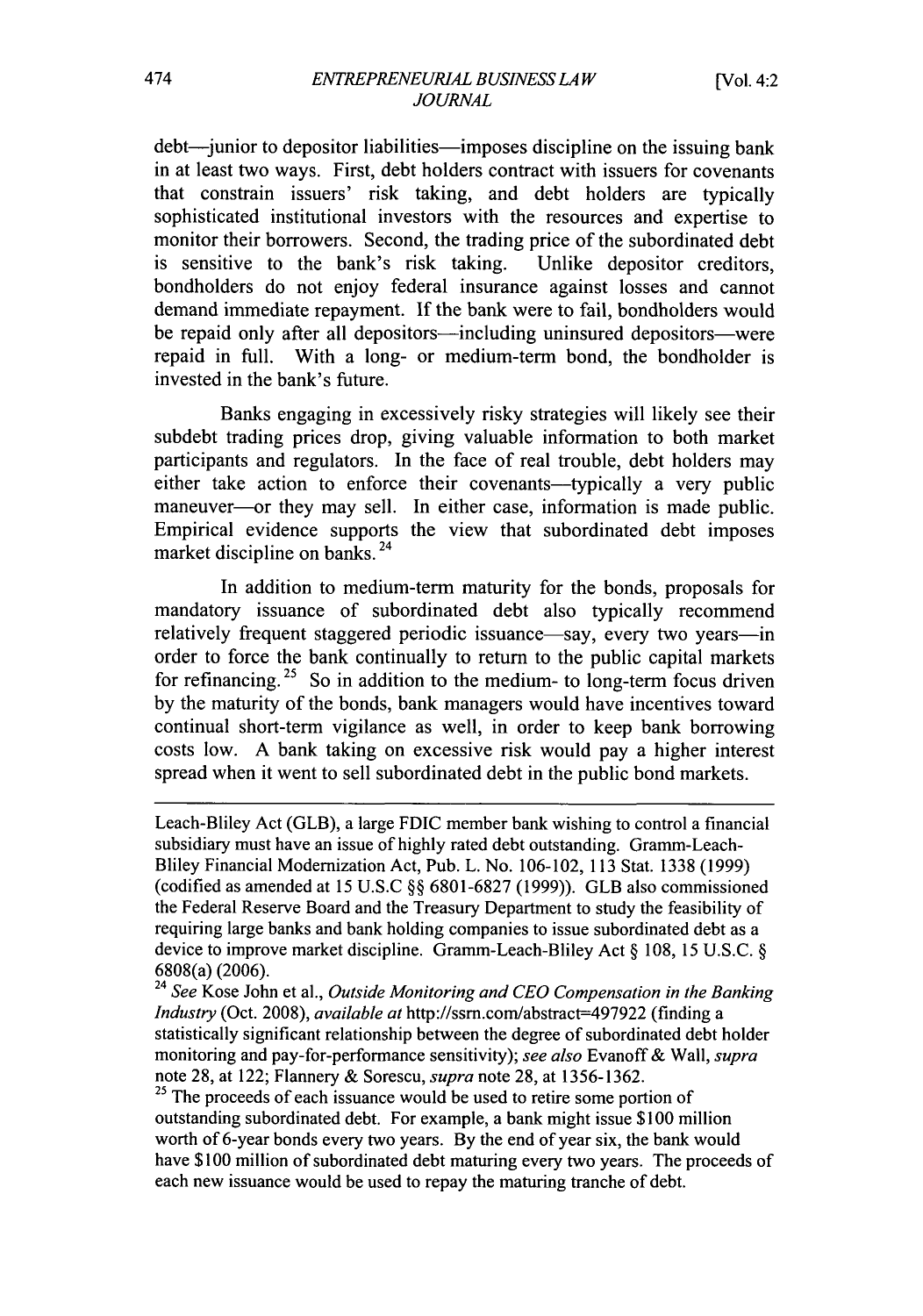### **C.** *Pay for Less Risky Performance*

For incentive purposes, the form of compensation is crucial, as Michael Jensen and Kevin Murphy declaimed in the title of their famous **<sup>26</sup>** Harvard Business Review article, *It's Not How Much You Pay, But How.* In the same way that equity and equity-based options help align managers' incentives with those of shareholders, including debt would shift managers' incentives away from risk-preferring equity to align more closely with more risk averse debt holders. The greater the proportion of bank managers' wealth that is in the form of subordinated debt, the less risky they are likely to be with the bank's business strategies. The presence of debt in to be with the bank's business strategies. managers' compensation packages may more closely align their interests with regulators' in assuring banks' safety and soundness.<sup>27</sup>

Salary, pensions, and other fixed aspects of executive compensation already serve to some extent as debt-like compensation, since they give managers fixed claims against their firms. Empirical evidence suggests that this inside debt dampens CEOs' risk-shifting incentives. Studies have linked the level of CEOs' pensions with reduced risk taking. **28** Including subordinated debt securities improves on this incentive structure because risk-related fluctuations in the trading price of the debt may promptly and directly affect bank managers' wealth. In this way, the fine market reflection of managerial risk taking generates both important incentive and information effects.

A broad incentive system would also include holding requirements for this subordinated debt compensation. Especially if the bank adopted a rolling schedule of periodic debt issuance as described above, it would make sense for managers to receive subordinated debt from each issue and to be required to hold the debt for some significant portion of its maturity. This holding requirement, coupled with opportunities for managers to sell a

**<sup>28</sup>***See* Rangarajan K. Sundaram & David L. Yermack, *Pay Me Later: Inside Debt andIts Role in Managerial Compensation,* 62 J. FIN. 1551, 1557 (2007) (finding a positive association between large CEO inside debt holdings and lower risk taking); Joseph Gerakos, CEO Pensions: Disclosure, Managerial Power, and Optimal Contracting, Pension Research Council Working Paper 2007-5, April 23, 2007, *available at: http://ssrn.com/abstract=982180 (finding higher CEO pension* values in firms with higher credit quality); Chenyang Wei & David Yermack, Stockholder and Bondholder Reactions to Revelations of Large CEO Inside Debt Holdings: An Empirical Analysis, September 2009, *available at:* http://digitalcommons.ilr.comell.edu/cri/l/ (finding evidence that outside investors expect that managers with large inside debt holdings will manage more conservatively).

<sup>26</sup>*See* Jensen & Murphy, *supra* note **18.**

 $27$  Perfect alignment of course is not desirable; regulators might be perfectly happy with very low risk and return, though investors would not.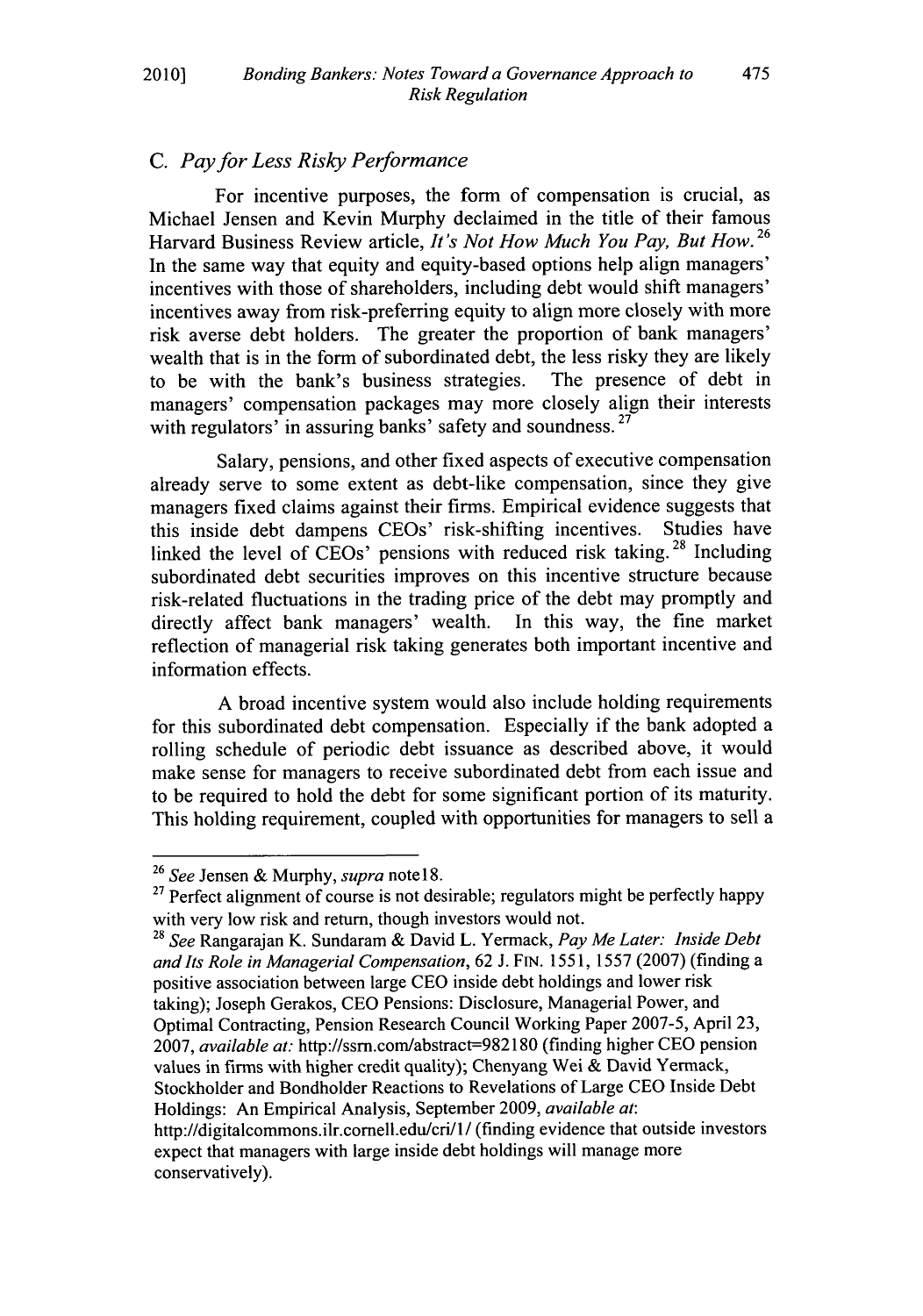portion of their subordinated debt holdings into the public markets periodically, would complement the twin goals of the bank's rolling debt issuance described earlier. Holding the bank's medium-term debt would encourage managers to adopt a medium- to long-term perspective in their decision making, and the periodic opportunity to sell would encourage managers' continuing vigilance regarding risk taking at the bank. In general, managers would be concerned about maintaining and increasing the trading price of the subdebt, which would discourage excessive risk taking.

#### *D. Implementation*

To this point, even a reader favorably disposed to my proposal may reasonably worry about how these banker bonding arrangements might be implemented. Dictating banker bonding would seem rather intrusive, given the private contractual nature of executive compensation arrangements.<sup>29</sup> Moreover, government mandates may be difficult to structure without falling prey to rent seeking interest groups, and they may be difficult to tailor to specific banks' conditions or to revise in the face of changed conditions. Calibrating the right mix of debt- and equity-based compensation might be tricky and may depend on bank-specific factors, **<sup>30</sup>** including capitalization and investment opportunities.

Rather than mandates, a feasible approach that avoids many of the pitfalls of a mandatory approach would be to incorporate the risk-reducing features of bank officers' compensation arrangements in calibrating banks' deposit insurance premiums. **31** This approach would incentivize but not mandate some form of banker bonding. Other incentive schemes may also be worth exploring.  $32$ 

<sup>&</sup>lt;sup>29</sup> For banks receiving government bailout funds, of course, the government's intervention is conceptually much more easily justified. The current Financial Stability Plan already incorporates certain bank executive compensation requirements. Treasury Department, *Executive Compensation,*

http://www.financialstability.gov/about/executive compensation.html (last visited Aug. 27, 2009). *See also supra* note 2.

**<sup>30</sup>***See* John et al., *supra* note 4, at 96 (noting that bank managers' risk-shifting incentives depend crucially on the characteristics of the bank's investment opportunities).

*<sup>&</sup>quot;' See id.*

**<sup>32</sup>**For example, some form of income tax incentive could also be useful. *See supra* note 21 and accompanying text.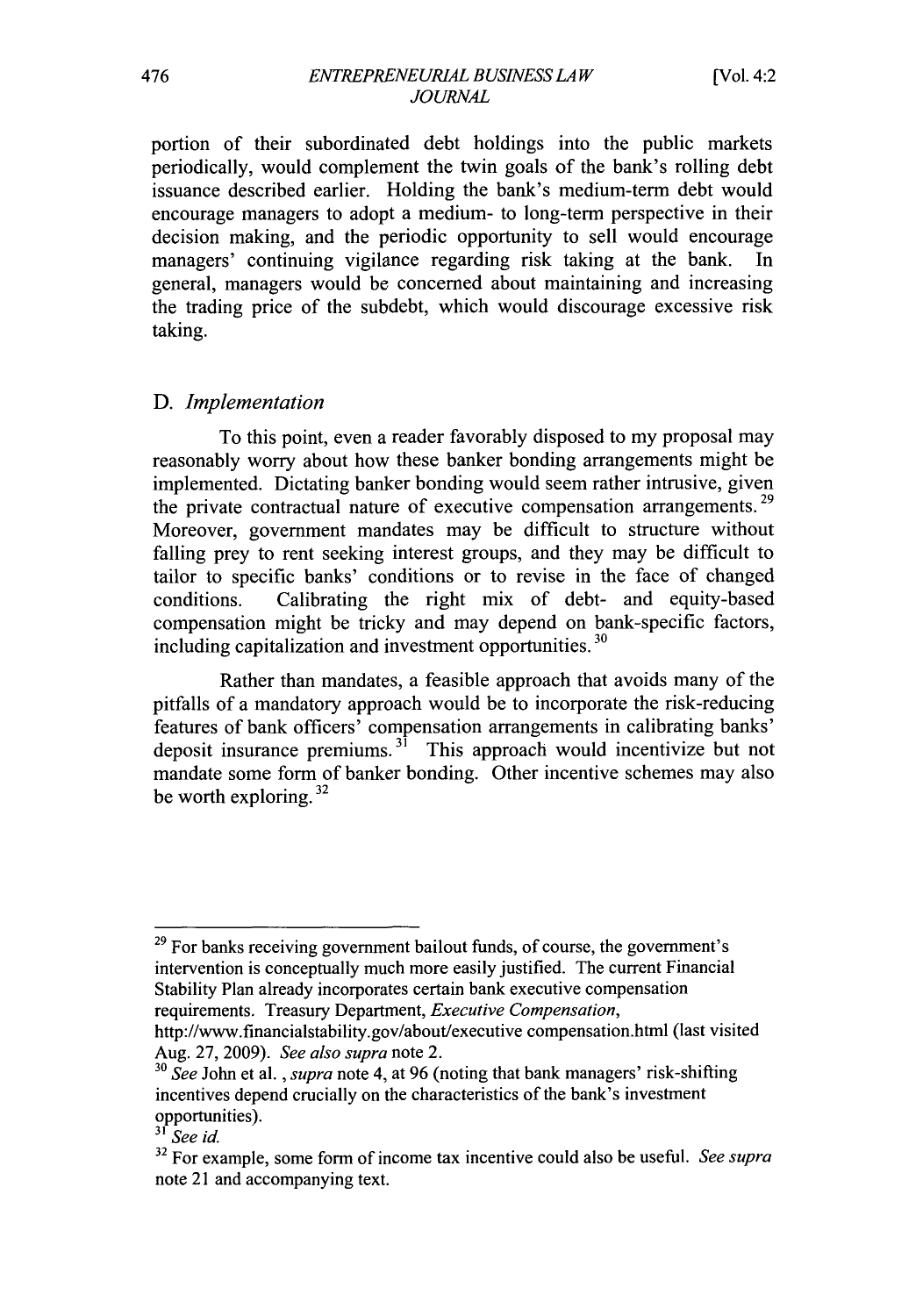#### IV. CONCLUSION

Market discipline may always be a useful adjunct to regulatory oversight. Happily, scholars and policy makers have already discussed the prospects for using publicly traded subordinated debt to discipline banks' risk taking. Contractual covenants directly constrain risk taking, and market pricing may signal excessive risk taking to both investors and regulators. As a practical matter, mandating subordinated debt issuance for the nation's largest banks effects no drastic regulatory burden, since most of the largest commercial banks and bank holding companies already issue subordinated debt.<sup>33</sup> For the purpose of containing systemic risk, the largest banks will be the most important.

I take the idea of bank subordinated debt a step further, borrowing from the pay-for-performance literature to suggest that subordinated debt be included in bank managers' compensation packages. As equity included in bank managers' compensation packages. compensation is used to align managers' interests with those of shareholders, subordinated debt compensation could be used to align bank managers' interests with those of creditors and regulators. Admittedly, important details of this approach will need to be worked out through practical experience. In this time of critical regulatory re-examination and experimentation, however, bonding bankers to less risky strategies seems a worthy project.

**<sup>33</sup>**At the end of 1998, 45 of the 50 largest commercial banks and 48 of the largest 50 bank holding companies had issued subordinated debt. Lang & Robertson, *supra* note 28, at 124.